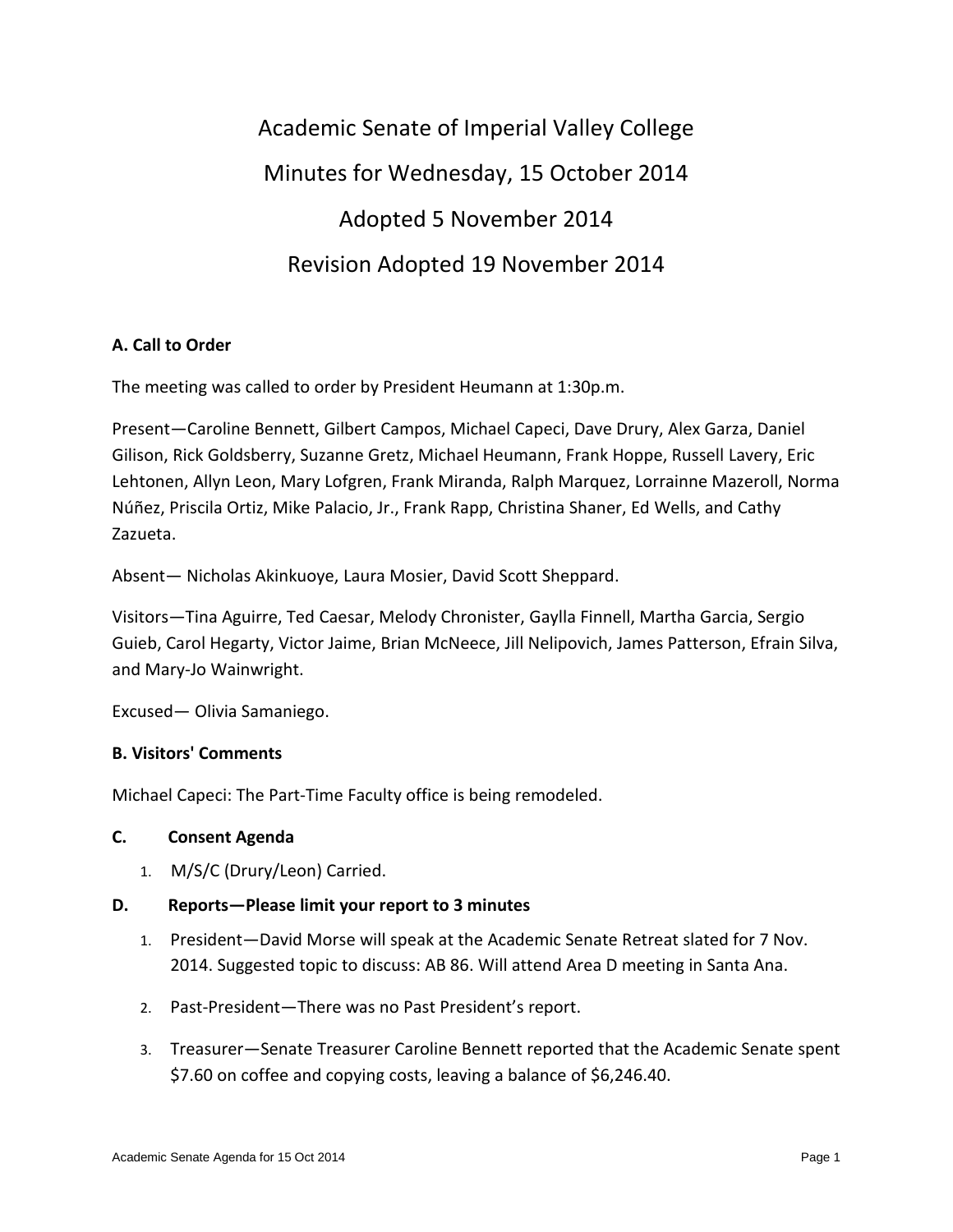- 4. Associated Student Government (ASG) President—ASG President Priscila Ortiz discussed some upcoming ASG events including a Breast Cancer Awareness event on 23 Oct. 2014, an Imperial Valley College Board of Trustees Election Candidate Forum on 28 Oct. 2014 and a Halloween Carnival on 30 Oct. 2014.
- 5. Part-Time Representative—Michael Capeci: No report.
- 6. Curriculum Committee—Frank Rapp: No report.
- 7. Basic Skills Committee—Jill Nelipovich:

Linking Basic Skills with Student Equity Funds. \$539K in Student Equity needs to be spent by 30 Sept. 2015.

Crossing Disciplines—One thing that's worked elsewhere is a guarantee of class spaces for three semesters for a cohort of students completing a Basic Skills English and Math classes.

ESL working with Kathleen Dorantes to set up a Bridge Program for ESL 05 students in Winter and Summer to better prepare them for testing and going into ENG 08.

Mardjan Shokoufi is working with Norma Núñez on accu-placement for Math.

Reading Apprenticeship will visit IVC on 5 Jan. 2015.

Mark Manassee will come 27 Oct. 2014.

Norma Núñez: Guaranteeing classes? That's against the law.

Michael Heumann: It's strictly regulated.

Jill Nelipovich: 2015-16 may be last years for Title 5 funds.

- 8. SLO Committee—Jill Nelipovich: Faculty SPOL training is ongoing, despite some unresolved user access issues with SPOL.
- 9. Distance Education Committee—Gaylla Finnell: Met last week. Developed two policy position papers to be presented at the next Academic Senate meeting and one to be presented at the next Curriculum Committee meeting. Arizona authorization is in process. We're working on other states as well. Three IVC DE courses are currently being evaluated. Regarding Online Education Initiative, three IVC DE courses have been selected for the pilot program. Correctional Education Inside-Out Class starts in two weeks. Martha Garcia, Efrain Silva and I met with officials at Calipatria State Prison to discuss providing courses for their population.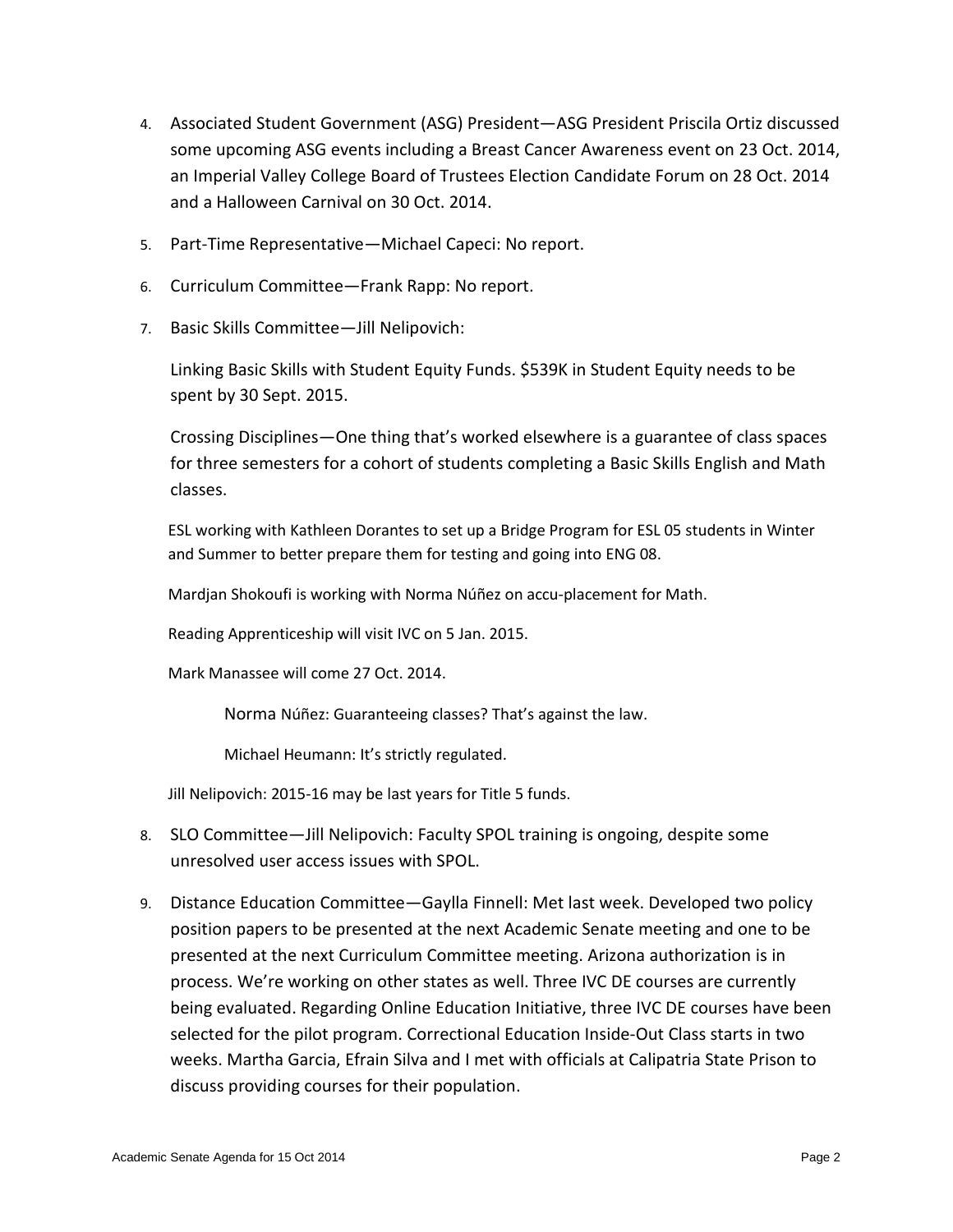10. CART—Brian McNeece: Reviewing team #1 and #8 recommendations. Student survey pending.

Tina Aguirre: Thanks to the SPOL Coordinators.

#### **E. Action Items**

- 1. Academic Senate Bylaws Revision—First Reading (Drury/Leon)
- 2. Student Success and Support Program Plan (Núñez/Rapp)

Norma Núñez: SSA 1456 Student Success Act will use a scorecard to judge how well IVC serves its students. Four course services that need to be addressed-- 1) Orientation – 2) Assessment and Placement – 3) Counseling, Advising, and other Educational Planning Services – 4) Follow up. We did well with our first cohort and are ready for the next. We plan to enhance things by incorporating Academic Services into the mix. Incorporating DegreeWorks and Starfish will help with this to alert us to issues students may have that threaten to derail them from their path to success. This enables us to address those issues in a timely fashion.

Mary-Jo Wainwright: Have we lost anybody from these orientations?

Norma Núñez: I think we've gained.

Michael Heumann: They're motivated by the prospect of priority registration.

Ralph Marquez: Early Alert (Starfish) works within Blackboard. Is there something to address

instructors that use other means?

Norma Núñez: Dr. Akinkuoye is working on it.

Eric Lehtonen: I'm avoiding Blackboard Gradebook.

Ted Caesar—Starfish works regardless of if you're using Gradebook.

Suzanne Gretz: There are a lot of good reasons to not use Blackboard Gradebook. I have

difficulty changing the weighting of grading factors or adding a curve.

Mary Lofgren: Funding to IVC is contingent on what happens in Counseling, not on FTEs. Grading is not the agenda item.

Carries. (Ed Wells—abstained.)

## **F. Discussion and Information Items**

1. Art on Campus—Brian McNeece: Art would inspire students and everyone else, too. IVC is a cultural center for the area. The IVC Foundation has a list of Art patrons.

> Frank Miranda: How about a Sundial in front of the 3100 building. A construction class would like to try to make it.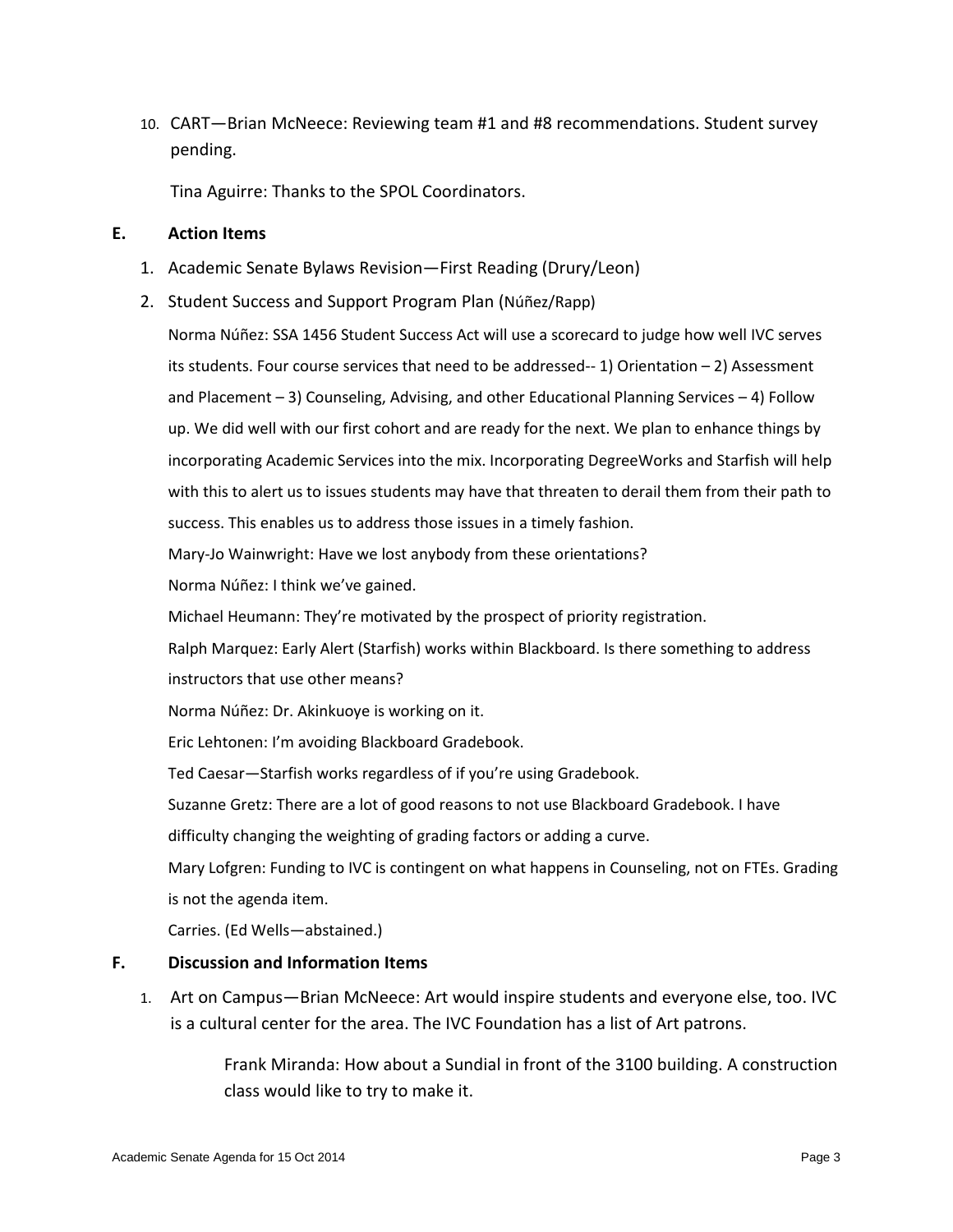- 2. AB 86—Martha Garcia:
	- 1. High School Diploma & High School Equivalency, no longer called GED, and Basic Skills
	- 2. ESL and Citizenship Classes
	- 3. Short Term CTE with High Employment and High Wages
	- 4. Adult Students with Disabilities
	- 5. Apprenticeship programs

Melody Chronister: Consortia discussion. Funding will provide no Taj Mahal, more like a studio apartment.

Victor Jaime: Funding questions remain unanswered. Much of the criticism is coming from the K-12 system. Building regional consensus is difficult.

Martha Garcia: K-12 funding for other areas will go away. This bill will integrate K-12 and Community College systems. Interviewing instructor applicants on Friday.

Michael Heumann: What are AB 86's implications for IVC?

Martha Garcia: There have to be some changes.

Victor Jaime: There will be a special Board meeting on 29 Oct. 2014. This could be an opportunity to reestablish an IVC presence in communities where extension campuses have closed.

- 3. Basic Skills 2014-15 Report—Jill Nelipovich [Tabled.]
- 4. 2014-15 Institutional Effectiveness Report—Efrain Silva: Ted Caesar and I have looked at models at other schools to see what worked in satisfying ACCJC. We'll enter our latest iteration into SPOL.
- 5. Senate Fundraiser—Daniel Gilison: How about a Casino Night?

Victor Jaime: I've organized such fundraisers before. That can be effective for fundraising.

6. Faculty Committee Assignments—Michael Heumann: I'm working on it, to identify who is on what committee and who needs a committee assignment. A work in progress.